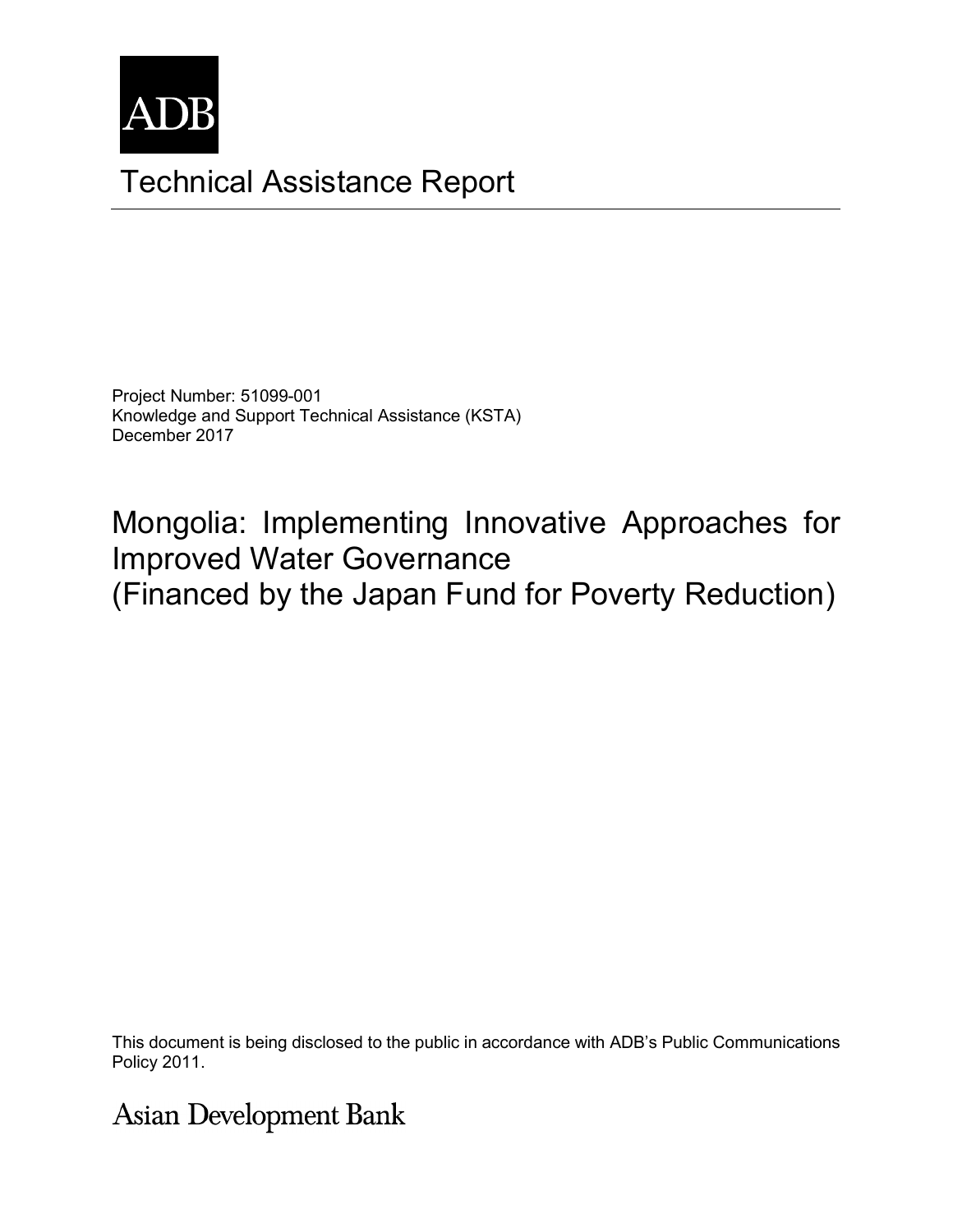#### **CURRENCY EQUIVALENTS**

(as of 5 December 2017)

|             | Currency unit<br><b>MNT1.00</b><br>\$1.00 | togrog (MNT)<br>$-$<br>\$0.00041<br>$=$<br>MNT 2,440.50<br>$=$ |
|-------------|-------------------------------------------|----------------------------------------------------------------|
|             |                                           | <b>ABBREVIATIONS</b>                                           |
| ADB         |                                           | <b>Asian Development Bank</b>                                  |
| <b>IWRM</b> |                                           | integrated water resource management                           |
| <b>JFPR</b> |                                           | Japan Fund for Poverty Reduction                               |
| MET         |                                           | Ministry of Environment and Tourism                            |
| <b>RBA</b>  |                                           | river basin authority                                          |
| <b>RBC</b>  |                                           | river basin council                                            |
| ----        |                                           |                                                                |

RBM – river basin management

- RBO river basin organization
- TA technical assistance

#### **NOTE**

In this report, "\$" refers to United States dollars.

| <b>Vice-President</b><br><b>Director General</b><br><b>Director</b> | Stephen Groff, Operations Group 2<br>Indu Bhushan, East Asia Department (EARD)<br>Qingfeng Zhang, Environment, Natural Resources and Agriculture<br>Division, EARD                                                                                                                                                             |
|---------------------------------------------------------------------|--------------------------------------------------------------------------------------------------------------------------------------------------------------------------------------------------------------------------------------------------------------------------------------------------------------------------------|
| <b>Team leader</b><br><b>Team members</b>                           | Shahbano Tirmizi, Water Resources Specialist, EARD<br>Daisy Gavina, Senior Operations Assistant, EARD<br>Ryan Bert Peralta, Project Analyst, EARD<br><b>Ongonsar Purev, Senior Environment Officer, EARD</b><br>Frank Radstake, Principal Water Resources Specialist, Sustainable<br>Development and Climate Change Department |

In preparing any country program or strategy, financing any project, or by making any designation of or reference to a particular territory or geographic area in this document, the Asian Development Bank does not intend to make any judgments as to the legal or other status of any territory or area.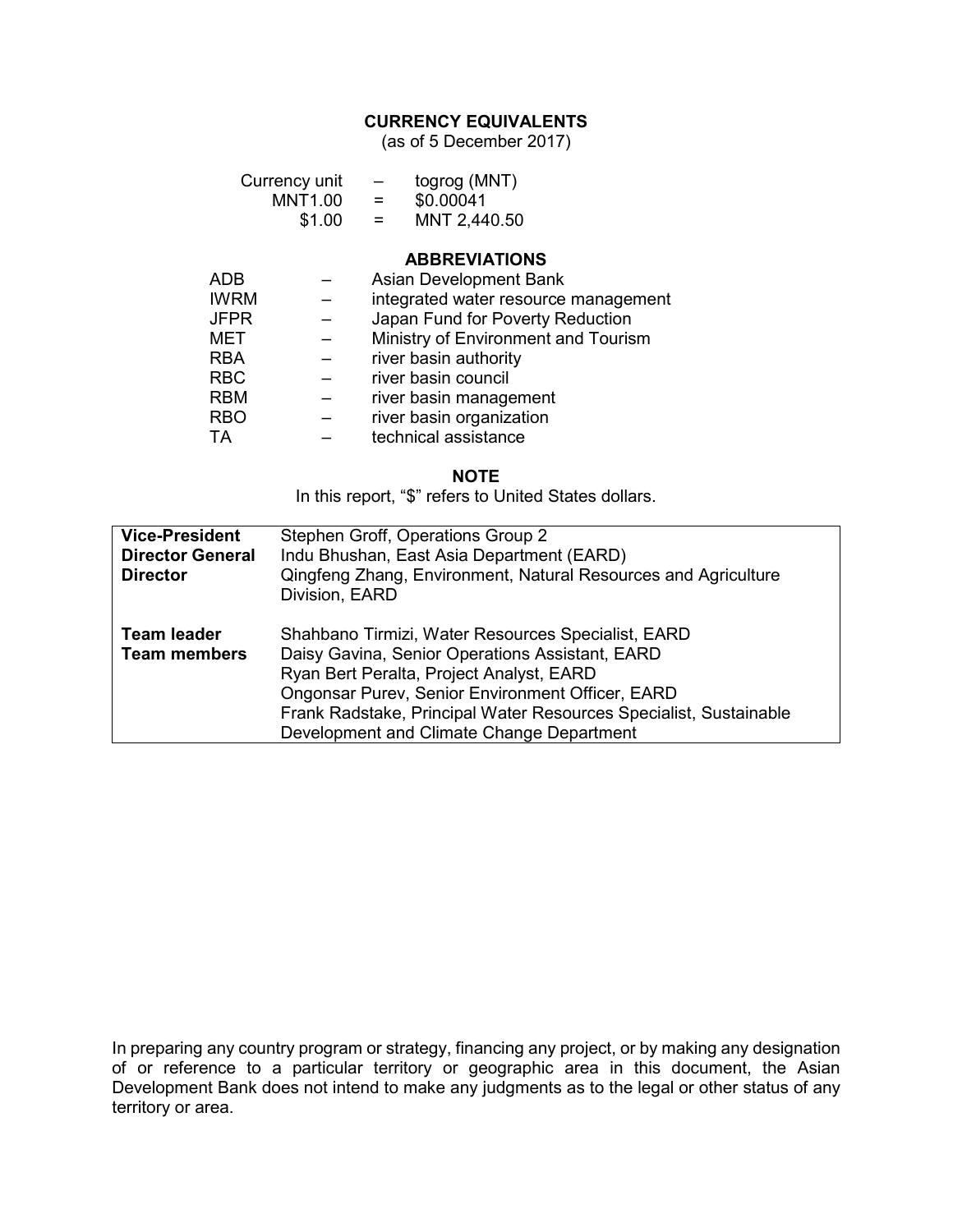# **CONTENTS**

|      |                                                                                                                                            | Page                          |
|------|--------------------------------------------------------------------------------------------------------------------------------------------|-------------------------------|
|      | KNOWLEDGE AND SUPPORT TECHNICAL ASSISTANCE AT A GLANCE                                                                                     |                               |
| I.   | <b>INTRODUCTION</b>                                                                                                                        |                               |
| Ш.   | <b>ISSUES</b>                                                                                                                              |                               |
| III. | THE TECHNICAL ASSISTANCE                                                                                                                   | 2                             |
|      | Impact and Outcome<br>А.<br>Outputs, Methods, and Activities<br>В.<br>С.<br>Cost and Financing<br><b>Implementation Arrangements</b><br>D. | 2<br>$\overline{2}$<br>4<br>4 |
| IV.  | THE PRESIDENT'S DECISION                                                                                                                   | 5                             |
|      | <b>APPENDIXES</b>                                                                                                                          |                               |
| 1.   | Design and Monitoring Framework                                                                                                            | 6                             |
| 2.   | Cost Estimates and Financing Plan                                                                                                          |                               |
| 3.   | <b>List of Linked Documents</b>                                                                                                            | 9                             |

## **P**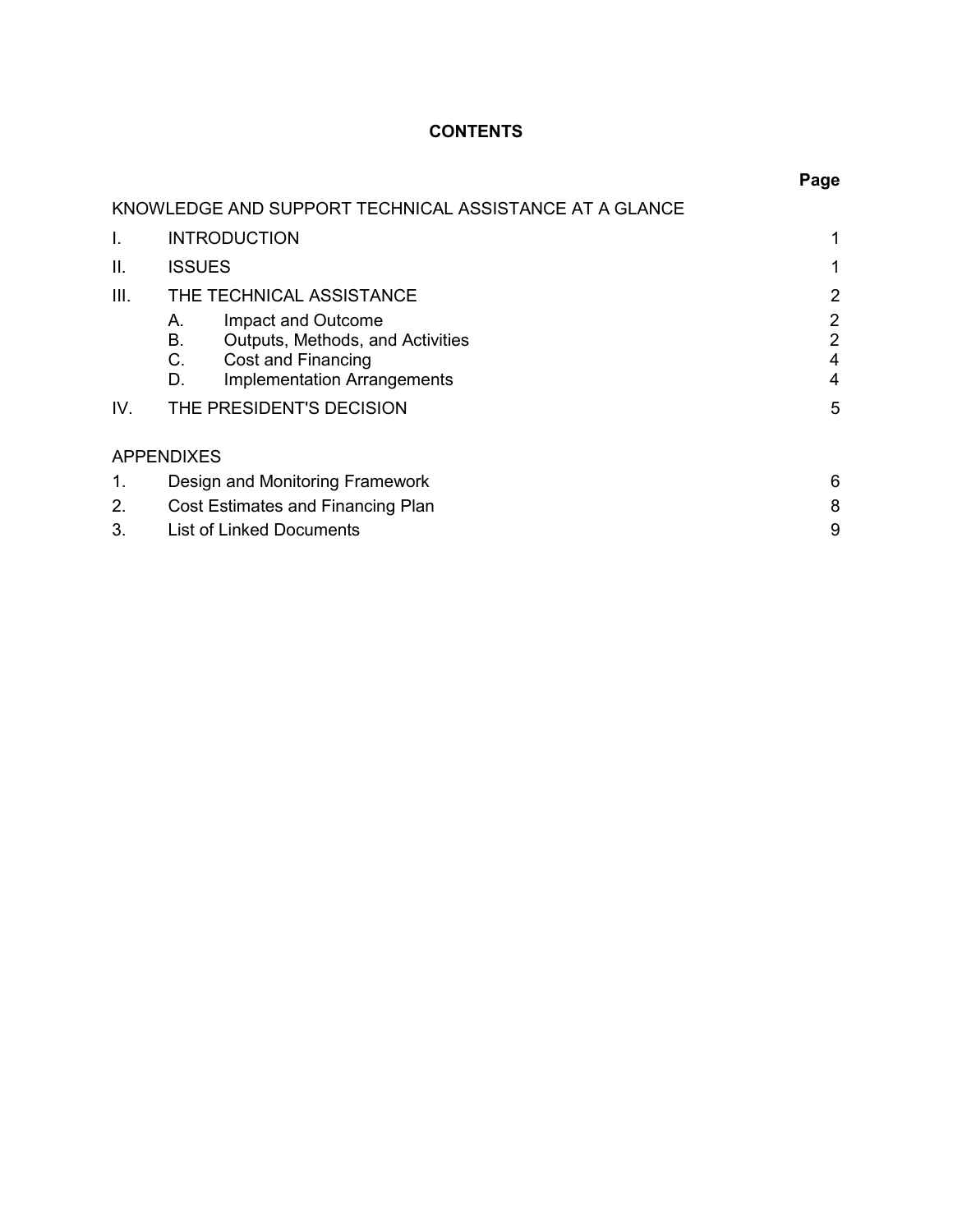### **KNOWLEDGE AND SUPPORT TECHNICAL ASSISTANCE AT A GLANCE**

| 1. Basic Data                                                                                         |                                                                                                                                                                                        |                                |                                        | Project Number: 51099-001 |
|-------------------------------------------------------------------------------------------------------|----------------------------------------------------------------------------------------------------------------------------------------------------------------------------------------|--------------------------------|----------------------------------------|---------------------------|
| <b>Project Name</b>                                                                                   | Implementing Innovative Approaches<br>for Improved Water Governance                                                                                                                    | <b>Department</b><br>/Division | <b>EARD/EAER</b>                       |                           |
| <b>Nature of Activity</b>                                                                             | Capacity Development, Policy Advice                                                                                                                                                    | <b>Executing</b><br>Agency     | Ministry of Environment and Tourism    |                           |
| <b>Modality</b>                                                                                       | Regular                                                                                                                                                                                |                                |                                        |                           |
| <b>Country</b>                                                                                        | Mongolia                                                                                                                                                                               |                                |                                        |                           |
| 2. Sector                                                                                             | Subsector(s)                                                                                                                                                                           |                                | <b>ADB Financing (\$ million)</b>      |                           |
|                                                                                                       |                                                                                                                                                                                        |                                | <b>Total</b>                           | 0.00                      |
| 3. Strategic Agenda                                                                                   | <b>Subcomponents</b>                                                                                                                                                                   |                                | <b>Climate Change Information</b>      |                           |
| Inclusive economic<br>growth (IEG)<br>Environmentally<br>sustainable growth<br>(ESG)                  | Pillar 2: Access to economic<br>opportunities, including jobs, made<br>more inclusive<br>Disaster risk management<br>Natural resources conservation<br>Urban environmental improvement | Project                        | Climate Change impact on the           | Low                       |
| 4. Drivers of Change                                                                                  | <b>Components</b>                                                                                                                                                                      |                                | <b>Gender Equity and Mainstreaming</b> |                           |
| Governance and<br>capacity development<br>(GCD)<br>Knowledge solutions<br>(KNS)<br>Partnerships (PAR) | Institutional development<br>Organizational development<br>Knowledge sharing activities<br>Pilot-testing innovation and learning<br>Civil society organizations<br>Implementation      |                                | No gender elements (NGE)               |                           |
| 5. Poverty and SDG Targeting                                                                          |                                                                                                                                                                                        | <b>Location Impact</b>         |                                        |                           |
| Geographic Targeting<br>Household Targeting<br><b>SDG Targeting</b><br><b>SDG Goals</b>               | No<br>No<br>Yes<br>SDG <sub>6</sub>                                                                                                                                                    | Not Applicable                 |                                        |                           |
| 6. Risk Categorization                                                                                | Low                                                                                                                                                                                    |                                |                                        |                           |
|                                                                                                       | 7. Safeguard Categorization Safeguard Policy Statement does not apply                                                                                                                  |                                |                                        |                           |
| 8. Financing                                                                                          |                                                                                                                                                                                        |                                |                                        |                           |
| <b>Modality and Sources</b>                                                                           |                                                                                                                                                                                        |                                | Amount (\$ million)                    |                           |
| <b>ADB</b>                                                                                            |                                                                                                                                                                                        |                                |                                        | 0.00                      |
| None                                                                                                  |                                                                                                                                                                                        |                                |                                        | 0.00                      |
| <b>Cofinancing</b>                                                                                    |                                                                                                                                                                                        |                                |                                        | 1.00                      |
|                                                                                                       | Japan Fund for Poverty Reduction (Full ADB Administration)                                                                                                                             |                                |                                        | 1.00                      |
| <b>Counterpart</b>                                                                                    |                                                                                                                                                                                        |                                |                                        | 0.00                      |
| None                                                                                                  |                                                                                                                                                                                        |                                |                                        | 0.00                      |
| Total                                                                                                 |                                                                                                                                                                                        |                                |                                        | 1.00                      |
|                                                                                                       |                                                                                                                                                                                        |                                |                                        |                           |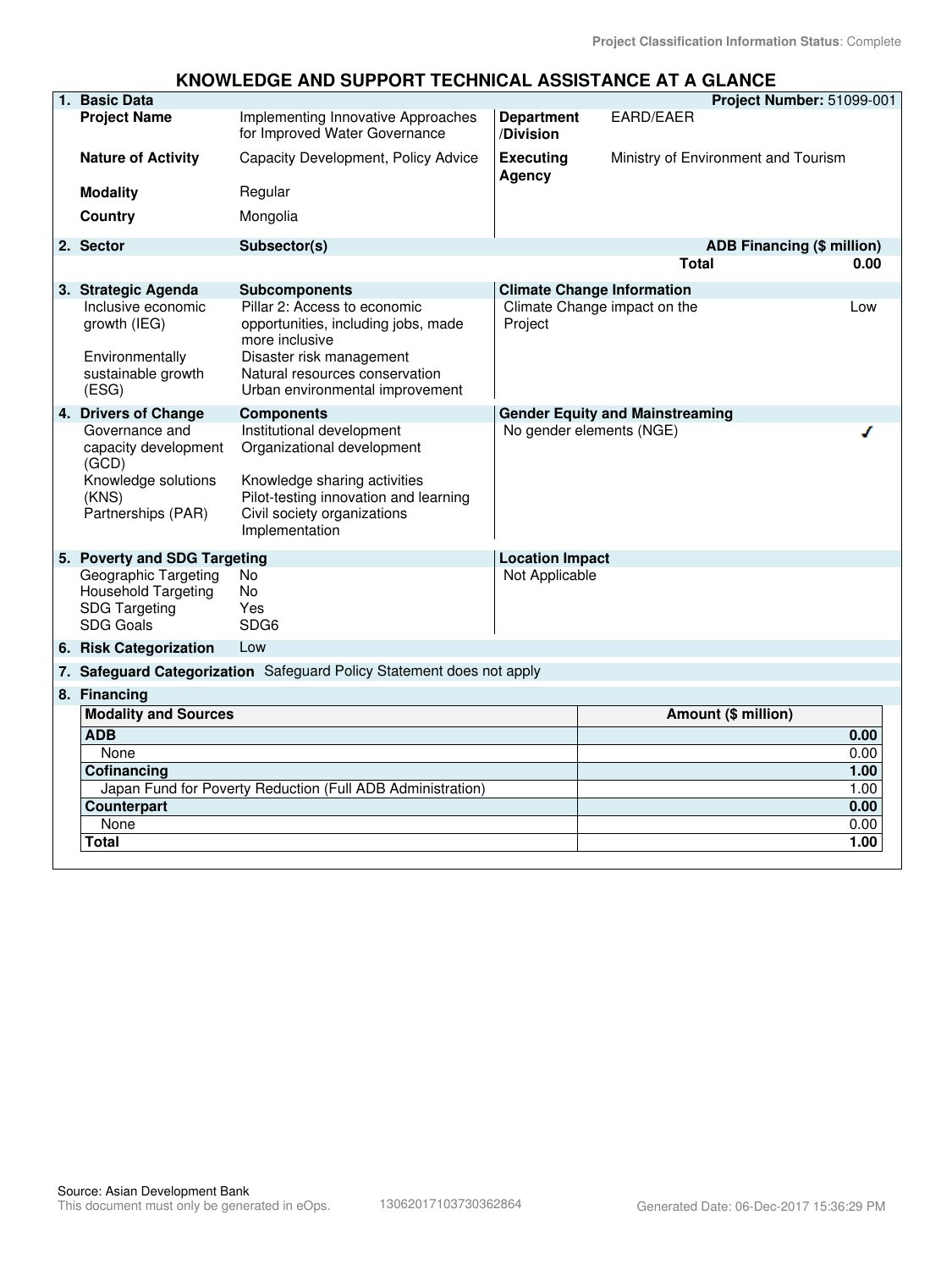### **I. INTRODUCTION**

1. The knowledge and support technical assistance (TA) will strengthen water governance processes at the river basin level so that lessons learned can be scaled up and applied across Mongolia and other river basins in the region. The TA will support capacity building primarily through training, learning by doing, knowledge sharing, and pilot testing small-scale interventions. The TA will analyze lessons learned and prepare them as recommendations to support longerterm institutional and policy reforms. The TA is designed to bring significant changes to the approach to planning and managing water sector investments at the river basin level across Mongolia. It will improve the effectiveness and sustainability of water sector investments and infrastructure to provide socio-economic benefits.<sup>1</sup>

2. The TA is consistent with the country partnership strategy, 2017–2020 of the Asian Development Bank (ADB) for Mongolia.<sup>2</sup> It will complement efforts of the Ministry of Environment and Tourism (MET) to implement its responsibilities in the water sector, underpinned by the Mongolia Sustainable Development Vision 2030.<sup>3</sup> It builds on ADB's country water security assessment (CWSA), the MET's Integrated Water Management Plan for Mongolia, and the Ulaanbaatar 2020 Master Plan and Development Approaches for 2030.<sup>4</sup> The TA converges with ADB's Water Operational Plan, which aims to enhance water governance and resilience to waterrelated disaster risks and the capacity for climate change adaptability of developing member countries.<sup>5</sup> The TA is proposed in ADB's 2017 firm pipeline.<sup>6</sup>

### **II. ISSUES**

3. Long-term sustainable and inclusive growth in Mongolia is heavily reliant on the management of its natural resources, but rapid socio-economic developments in the country put severe pressure on these resources. Hence, effective investments in the water sector are needed to support economic growth, health and well-being, livelihoods, environmental sustainability, and disaster resilience. Each of these presents significant challenges in planning and implementation. Moreover, Mongolia is already seeing impacts from climate change in terms of temperature and precipitation patterns, putting further pressure on degraded grasslands and poor livestock practices. Increased evaporation from higher temperatures and greater variability in precipitation may cause a decrease in river water levels, higher seasonal variations, and a decline in groundwater levels because of decreased recharge.

4. The Government of Mongolia has made significant progress in improving its legal and institutional framework for integrated water resource management (IWRM) and the environmental protection of river basins. In 2010, Mongolia was divided into 29 river basins. By introducing the concepts of river basin organizations (RBOs),<sup>7</sup> which consists of river basin councils (RBCs) and river basin authorities (RBAs), paved the way for decentralization and community involvement in water governance. The Water Law of 2012 serves as an umbrella law for water management $^{\rm 8}$  and

 1 The TA first appeared in the business opportunities section of ADB's website on 22 November 2017.

<sup>2</sup> ADB. 2017. *Country Partnership Strategy: Mongolia, 2017–2020—Sustaining Inclusive Growth in a Period of Economic Difficulty*. Manila.

<sup>3</sup> Government of Mongolia. 2016. *Mongolia Sustainable Development Vision 2030*. Ulaanbaatar.

<sup>4</sup> ADB. 2014. *Technical Assistance to Mongolia for Country Water Security Assessment*. Manila; Government of Mongolia. 2013. *Integrated Water Management Plan: Mongolia*. Ulaanbaatar; and Government of Mongolia. 2014. *Ulaanbaatar 2020 Master Plan and Development Approaches for 2030*. Ulaanbaatar (approved in 2013).

<sup>5</sup> ADB. 2011. *Water Operational Plan, 2011–2020.* Manila.

<sup>6</sup> ADB. 2017. *Country Operations Business Plan: Mongolia, 2017–2019*. Manila.

 $7$  Each RBO consists of a government-appointed RBA and an RBC community representative.

<sup>8</sup> Government of Mongolia, Ministry of Environment and Green Development. 2012. *Integrated Water Management National Assessment Report*. Ulaanbaatar.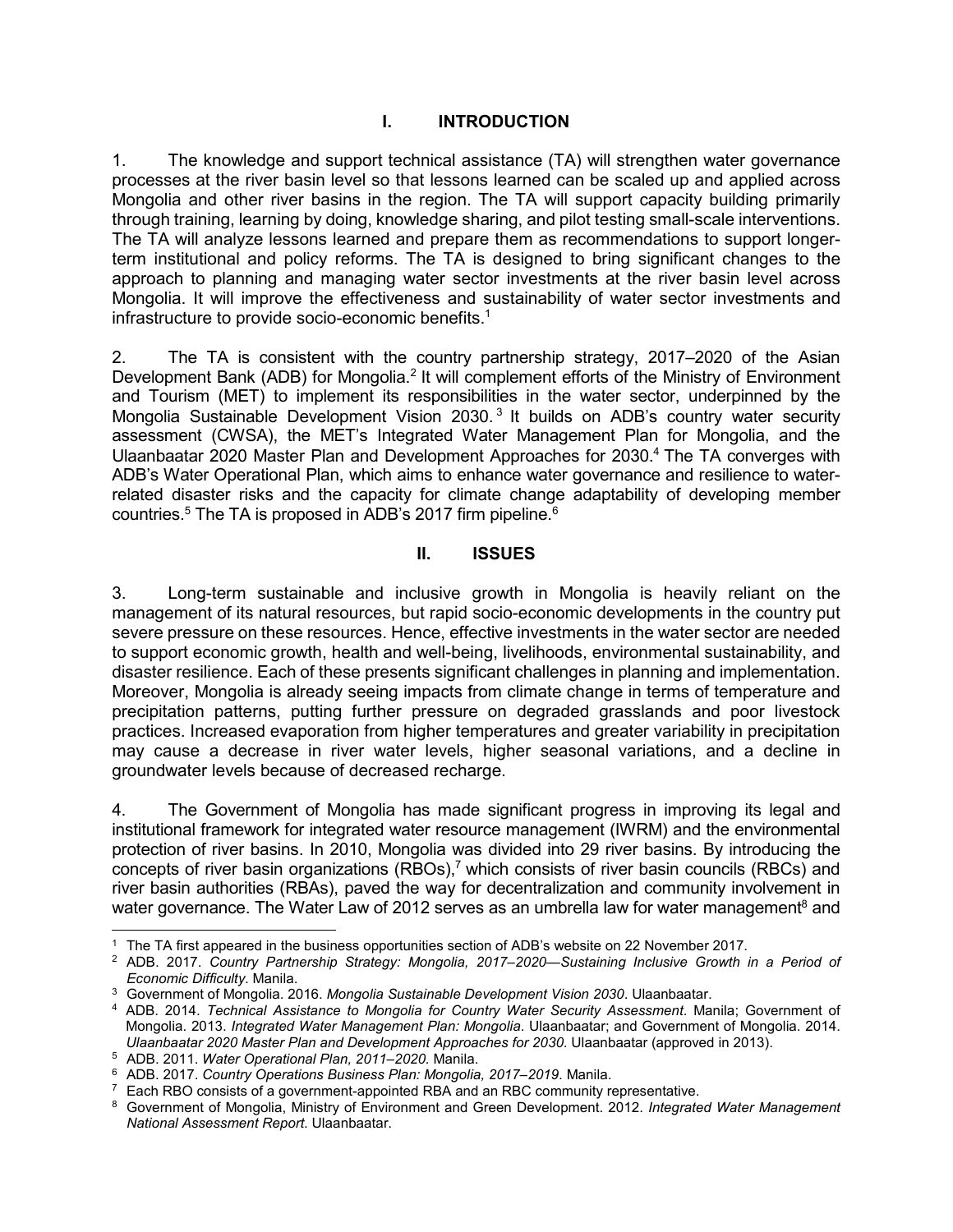provided an IWRM framework, under which RBAs were established.<sup>9</sup> Given limited resources and lack of capacity, only 21 of the proposed 29 RBOs were established to support preparation of river basin management (RBM) plans and implement these through multi-stakeholder consultation.

5. Existing government policies emphasize that the mining sector is a key driver of national economic development. Extensive water-intensive mining activities have begun to induce regional economic development restructuring and influence demographics in Mongolia, increasing environmental and water security risks. Mongolia's future development rests heavily on how it manages its water resources, and moving toward energy and food security will require a considerable amount of its scarce water resources. Urbanization and population growth, disaster risk mismanagement, and development projects, may lead to unsustainable water use and conflicts among users. ADB's CWSA for Mongolia highlights that proper policies and planning, adaptation strategies, and mitigation measures for climate change need to be established at the river basin level, especially given the localized water stress situation in Mongolia. Managing Mongolia's rising energy and food security challenges and demands—particularly for river basins with significant mining, hydropower and agriculture activity—will make water management even more critical in supporting socio-economic development.

6. The government needs to overcome several institutional challenges to strengthen IWRM in Mongolia, including: (i) limited intergovernmental and local-level government (*aimag* and soum)<sup>10</sup> coordination; (ii) insufficient mandate and capacity of the RBOs themselves to effectively address the challenges and work with central and provincial governments; (iii) lagging development of the parallel RBCs; (iv) lack of stakeholder coordination through RBCs; (v) insufficient data collection, monitoring, and management (dispersed and poorly managed); (vi) lack of resources, such as a competent cadre of technical staff and finances, for effective water management execution; and (vii) inefficient water management tools and little consideration for alternative models for more effective water management.

## **III. THE TECHNICAL ASSISTANCE**

## **A. Impact and Outcome**

7. To overcome the above challenges, solutions are needed in three areas: (i) reform of river basin institutional setting and policies; (ii) strengthening of river basin administrations; and (iii) river basin planning and implementation of on-ground actions. The TA is aligned with the following impact: climate change and water-related disasters in Mongolia improved. The TA will have the following outcome: water sector planning and management in select river basin strengthened. The TA will have three outputs.<sup>11</sup>

## **B. Outputs, Methods, and Activities**

8. **Output 1: River basin policy recommendations prepared.** The TA will implement the following components under this output: (i) support the development of summary sheets and a guidance manual for the updated water law (currently being updated) and its related regulations; (ii) assess and provide recommendations for clearer RBO mandates, incentives for RBAs to implement their plans, and actions for increased RBC empowerment; (iii) support the establishment of select

 $\overline{a}$  $^9\,$  As of 2017, Government of Mongolia's Ministry of Environment under the Water Lawn has established RBAs for 23 out of the 29 river basins.

<sup>10</sup> An *aimag* is an administrative division that is generally equivalent to a province, while a *soum* is an administrative subunit of an *aimag* that is generally equivalent to a district.

<sup>&</sup>lt;sup>11</sup> The design and monitoring framework is in Appendix 1.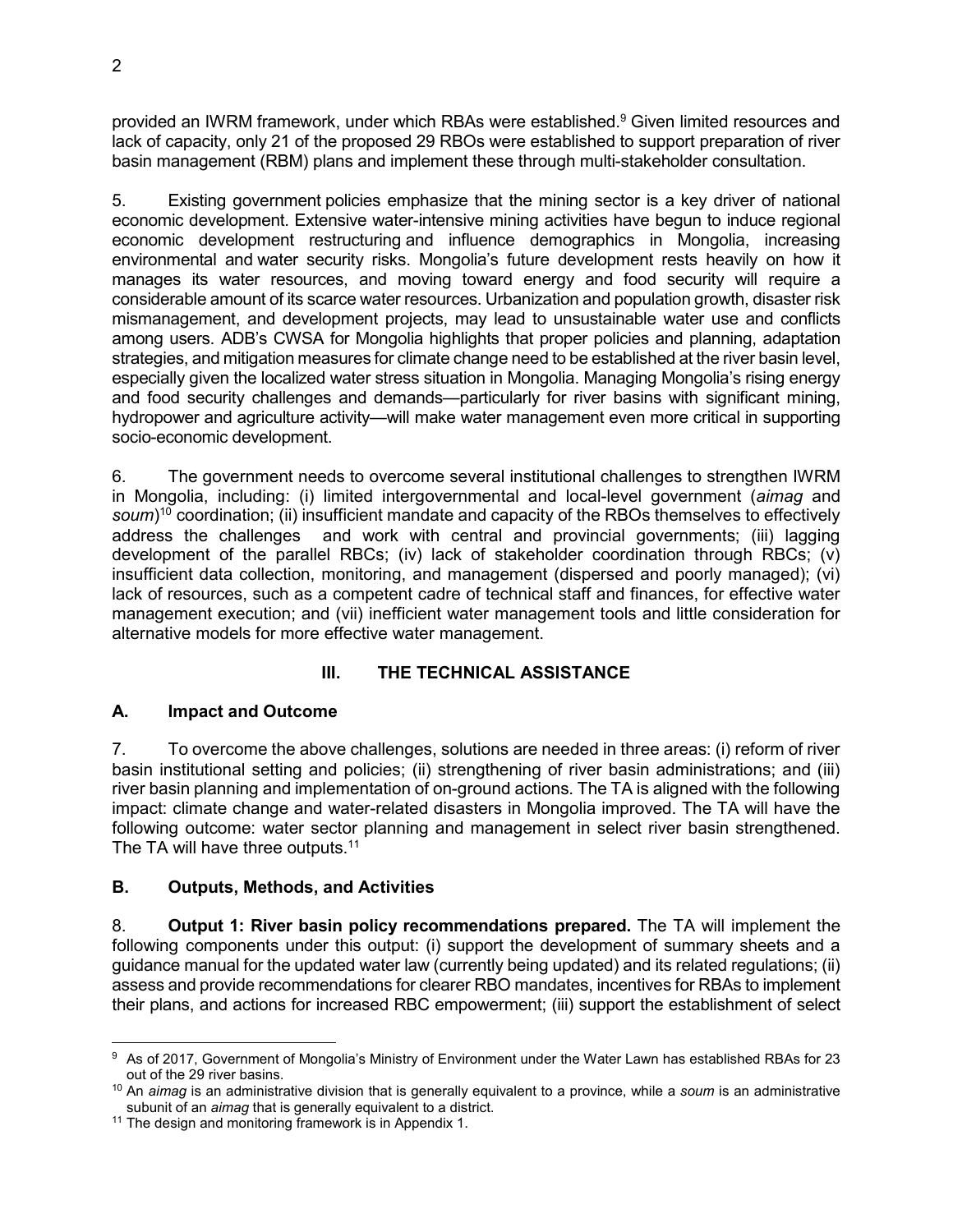RBCs and the preparation of their by-laws; (iv) provide recommendations for establishing closer links with local governments (environmental agencies at *aimags*) to avoid duplication of efforts between local government and RBOs, and to coordinate efforts; and (v) study and assess different RBO models, including a more corporate hybrid model, and review the current RBO structure to propose potential consolidation of RBOs on the basis of administrative boundaries. Through this output, the TA will aim to assess the current water governance situation and provide recommendations for legislative and institutional reform and policy recommendations.

9. **Output 2: Capacity building program for river basin administration strengthened and delivered.** The TA will conduct the following activities under this output: (i) train RBA, RBC, line ministry, institute, and local government staff; (ii) develop a scoring system to assess the status of river basins, including by (a) simplifying the *Asian Water Development Outlook* approach and application; (b) developing a World Wildlife Fund (WWF) Basin Report Card for the Tuul River Basin;<sup>12</sup> and (c) conducting water accounting in the Tuul River Basin and training staff to use tools to monitor and make decisions on sustainable water management, climate change adaptability, and disaster risk management;<sup>13</sup> and (iii) review and upgrade the existing state water database system for better centralized data collection and interaction between RBOs and the MET.

10. **Output 3: Actions and approaches for better river basin management implemented.** The TA will conduct the following activities under this output: (i) develop RBM plans;<sup>14</sup> (ii) support the updating of the Orkhon and Tuul RBM plans;<sup>15</sup> (iii) prioritize and implement key actions in the RBM plan; (iv) design and pilot test<sup>16</sup> approaches for water security in select river basins for (a) improved water quality monitoring, (b) participatory irrigation management, (c) management of community water supply and sanitation scheme, (d) groundwater recharge technologies and monitoring,<sup>17</sup> (e) flood risk management interventions, and (f) better implementation of water and pollution fees; (v) assess the success and potential scale-up and replication of the pilot tests; and (vi) develop a small program for further interventions and investments based on the successful pilot tests.

11. The TA outputs will support and strengthen the implementation of integrated river basin governance. In the context of climate change, enhanced river basin planning and management is key to sustaining livelihoods and economic growth. An integrated approach to better understand priority uses and responses to water-related disasters needs to be applied. There is scope for highlevel technology application, particularly for water accounting in the Tuul River using remote sensing

 $\overline{a}$  $12$  World Wildlife Fund (WWF) is developing, packaging, and sharing a process that helps stakeholders create sciencebased report cards in their own basins with the right buy-in on-the-ground and credibility globally. ADB, MET, and WWF have selected the Tuul river basin as a pilot area for its size and importance for the country, as agreed between partners. There is a possibility to extend the pilot to include up to two more river basins.

<sup>&</sup>lt;sup>13</sup> Water accounting is the process of communicating water resources-related information and the services generated from consumptive use in a geographical domain, such as a river basin, a country, or a land-use class to users such as policy-makers, water authorities, managers, etc.

<sup>&</sup>lt;sup>14</sup> Based on consultations and collaborations with RBOs, RBAs, RBCs, and local governments.

 $15$  All plans should be for 5 years and will be revisited and updated every 5 years.

<sup>16</sup> ADB. 2017. Compendium of Staff Instructions. Business Processes for Knowledge and Support Technical Assistance. Attachment 1 on Optional Provisions. Manila. In line with Attachment 1 on Optional Provisions of the Staff Instructions on Business Processes for Knowledge and Support Technical Assistance, (i) the pilot testing amount will not exceed 30% of the estimated ADB financing amount; (ii) activities will not result in any potential adverse environmental and/or social impacts and will be classified category C for the social and environment safeguards; (iii) goods, services, and works required for the pilot testing will be listed in a procurement plan to be prepared in the TA report; and (iv) arrangements for pilot testing sites, permits and clearances, and treatment of assets are agreed between ADB and the executing agency prior to TA approval.

<sup>17</sup> An application of \$400,000 has been put in for SDCC's High-Level Technology fund for the groundwater recharge and monitoring pilot. If the application is approved, the funds will be piggy-backed on to this TA and the TA firm will also manage these funds which are specifically to be used to implement HLT for the ground water pilot activity.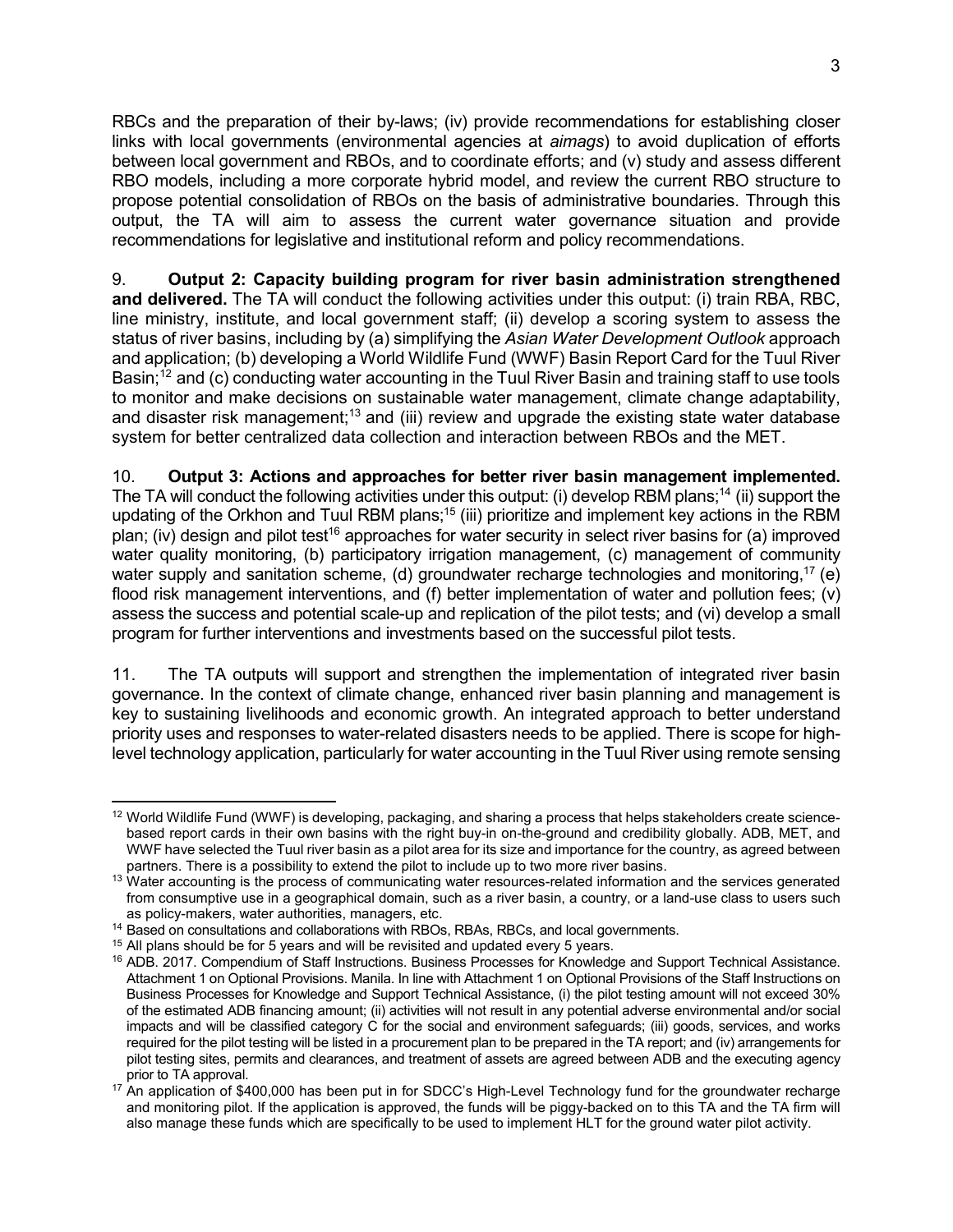and geographic information system to establish water allocations. Modern communication technology will improve the efficiency of the institutions involved.

12. Given its capacity building nature, the TA approach is appropriate for delivering targeted outputs under ADB's guidance and bringing expert knowledge from ADB. The TA modality allows ADB the degree of administrative and technical supervision needed for a national TA.

## **C. Cost and Financing**

13. The TA is estimated to cost \$1,010,000, of which \$1,000,000 will be financed on a grant basis by the Japan Fund for Poverty Reduction (JFPR) and administered by ADB. The key expenditure items are listed in Appendix 2. The government will provide counterpart support in the form of RBO office space, salaries and travel costs of TA management unit and counterpart staff, and other in-kind contributions.<sup>18</sup>

### **D. Implementation Arrangements**

14. TA duration will be 2.5 years with implementation period to begin in January 2018. ADB will administer the TA, and the MET will be the executing agency. MET will establish a TA management unit in the MET's Green Development Policy and Planning Department; the TA management unit will work closely with the river basin division.<sup>19</sup> MET will establish a TA steering committee at MET with the MET vice minister or secretary as chair, and representation from cross-sector ministries, including the Ministry of Food, Agriculture and Light Industry; the Ulaanbaatar city government; and the Tuul RBA. The implementation arrangements are summarized in the table.

| <u>IIIIpielileittativit Aliangellielits</u> |                                                                         |                          |                     |  |
|---------------------------------------------|-------------------------------------------------------------------------|--------------------------|---------------------|--|
| <b>Aspects</b>                              | <b>Arrangements</b>                                                     |                          |                     |  |
| Indicative implementation period            | January 2018-June 2020                                                  |                          |                     |  |
| Executing agency                            | Ministry of Environment and Tourism                                     |                          |                     |  |
| Implementing agency                         | Green Development Policy and Planning Department                        |                          |                     |  |
| Consultants                                 | To be selected and engaged by ADB                                       |                          |                     |  |
|                                             | Firm: QCBS, SSS                                                         | Consulting firm          | \$800,000, \$80,000 |  |
|                                             | Individual: ICS                                                         | International, 3 person- | \$75,000            |  |
|                                             |                                                                         | months                   |                     |  |
| <b>Disbursement</b>                         | The TA resources will be disbursed following ADB's Technical Assistance |                          |                     |  |
|                                             | Disbursement Handbook (2010, as amended from time to time).             |                          |                     |  |

### **Implementation Arrangements**

ADB = Asian Development Bank, ICS = individual consultant selection, QCBS = quality- and cost-based selection, SSS = single-source selection.

Source: Asian Development Bank estimates.

15. **Consulting services.** ADB will engage a firm or an entity for overall TA implementation, and will engage an international water resources specialist, who will also serve as the team leader, and an international institutional water management and capacity development specialist under the firm for TA implementation. The firm will propose other specialists and the overall composition of the consulting team. ADB will engage the firm or entity following the ADB Procurement Policy (2017, as amended from time to time) and its associated project administration instructions and/or staff instructions using quality- and cost-based selection with quality-cost ratio of 90:10 and simplified technical proposal.<sup>20</sup> This is the most appropriate method considering the complex nature of the TA and the technical expertise required to pilot test the approaches.

<sup>19</sup> With support from the Climate Change and International Cooperation Department of MET.

 $\overline{a}$ <sup>18</sup> Office space in Ulaanbaatar will not be covered under counterpart funds given the current fiscal situation in Mongolia.

<sup>&</sup>lt;sup>20</sup> Terms of Reference for Consultants (accessible from the list of linked documents in Appendix 3). To reduce administrative burden and improve economy, efficiency, and value for money, ADB will engage all consulting services on output-based (lump-sum) contracts.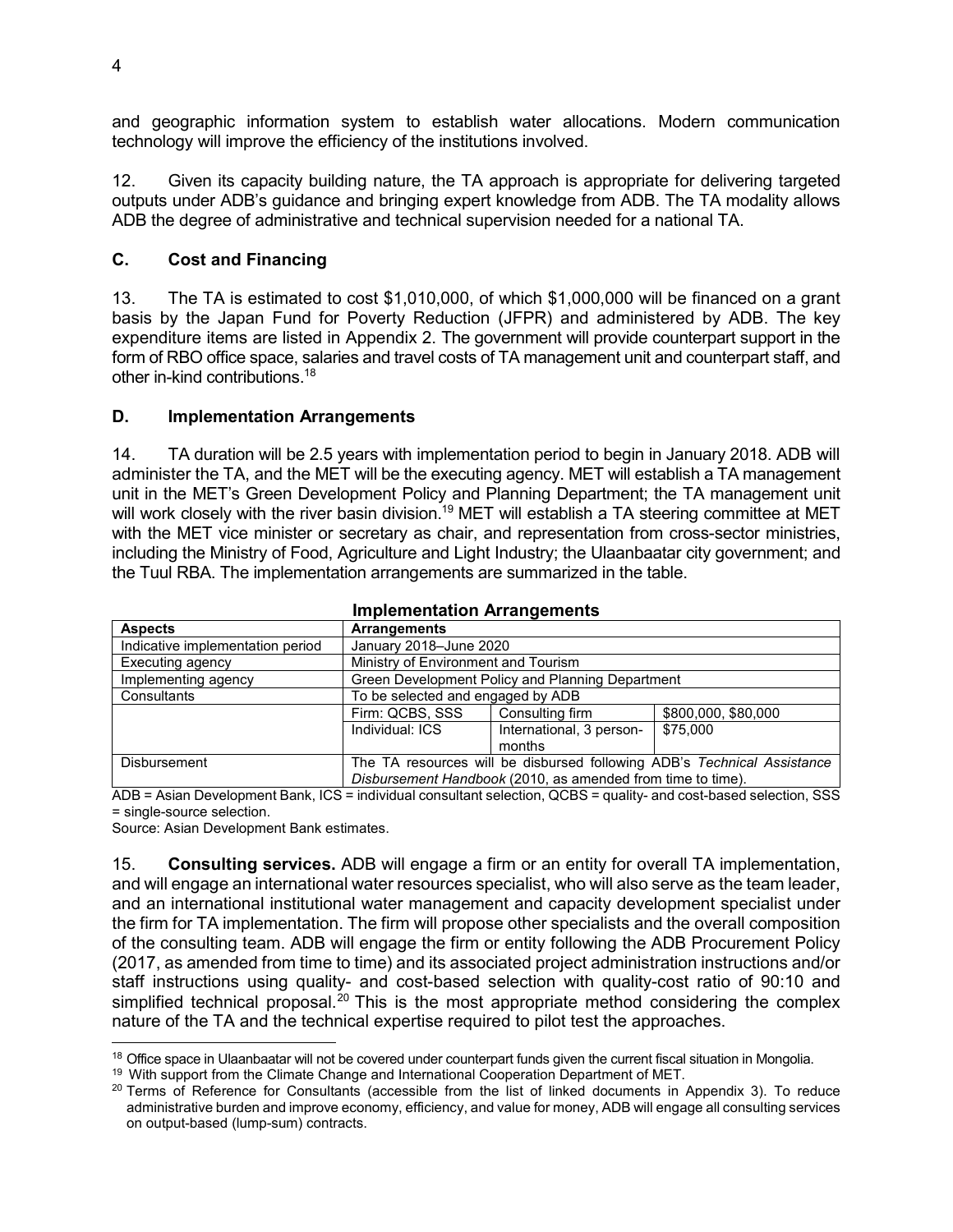16. ADB will engage specialists through WWF Mongolia for the application of the WWF Basin Report Card tool using single-source selection. Individual consultant selection will be used as this is a specialized tool designed by WWF and only WWF can implement it.

17. ADB will engage specialists through the IHE Delft Institute for Water Education, under an existing TA, for the application of water accounting tools and training of national and local government officials using single-source selection.<sup>21</sup> The water accounting tool and approach can only be carried out by IHE Delft Institute for Water Education.

18. The TA will follow standard monitoring and supervision procedures for ADB administered TA. The TA team will disseminate best practices and lessons through technical workshops and technical reports, knowledge products, and other publications posted on the websites of the MET and ADB.

19. **Pilot testing of project approach.** Under the TA, the consulting team will test small localized pilot project initiatives for designing and demonstrating the application and use of water security approaches and ideas. The project will design, implement, and assess these for future scale up and replication. The potential pilot sites will be based on the results of the country water security assessment and will likely include the Kharaa-Eruu, Orkhon-Chuluut, Tuul, and Uvs river basins given competing water uses and complex water governance issues. The consulting team will develop additional criteria for pilot site selection during the inception phase of TA implementation, $22$  and assess the adequacy and viability of technical solutions and compatibility with local conditions for the pilot approaches during TA implementation. The activities in para. 10 will not result in any potential adverse environmental and/or social impacts and follow Attachment 1 on Optional Provisions of the Staff Instructions on Business Processes for Knowledge and Support Technical Assistance (footnote 16).

20. **ADB's procurement.** Procurement will follow the ADB Procurement Policy (2017, as amended from time to time) and Procurement Regulations for ADB Borrowers (2017, as amended from time to time).

21. **Cofinancier requirements.** The TA will be financed by JFPR and will comply with JFPR's Guidance Note on Visibility of Japan. <sup>23</sup> There are no additional monitoring and reporting requirements specific to JFPR.

## **IV. THE PRESIDENT'S DECISION**

22. The President, acting under the authority delegated by the Board, has approved Asian Development Bank administering technical assistance not exceeding the equivalent of \$1,000,000 to the Government of Mongolia to be financed on a grant basis by the Japan Fund for Poverty Reduction for Implementing Innovative Approaches for Improved Water Governance, and hereby reports this action to the Board.

 $\overline{a}$ <sup>21</sup> ADB. 2008. *Technical Assistance for Knowledge and Innovation Support for ADB's Water Financing Program.* Manila. Information about the IHE Delft Institute for Water Education is available from https://www.un-ihe.org/aboutihe-delft and the design and monitoring framework in Appendix 1.

<sup>&</sup>lt;sup>22</sup> Details on pilots and compliance with the staff instructions will be ensured.

<sup>23</sup> ADB. 2015. *Japan Fund for Poverty Reduction: Guidance Note on Visibility of Japan*. Manila. https://lnadbg1.adb.org/oco0006p.nsf/0/eee594e105eac26a482576c7002240ab/\$FILE/Appendix 1 Grant 2015 GUIDANCE NOTE ON VISIBILITY OF JAPAN.pdf.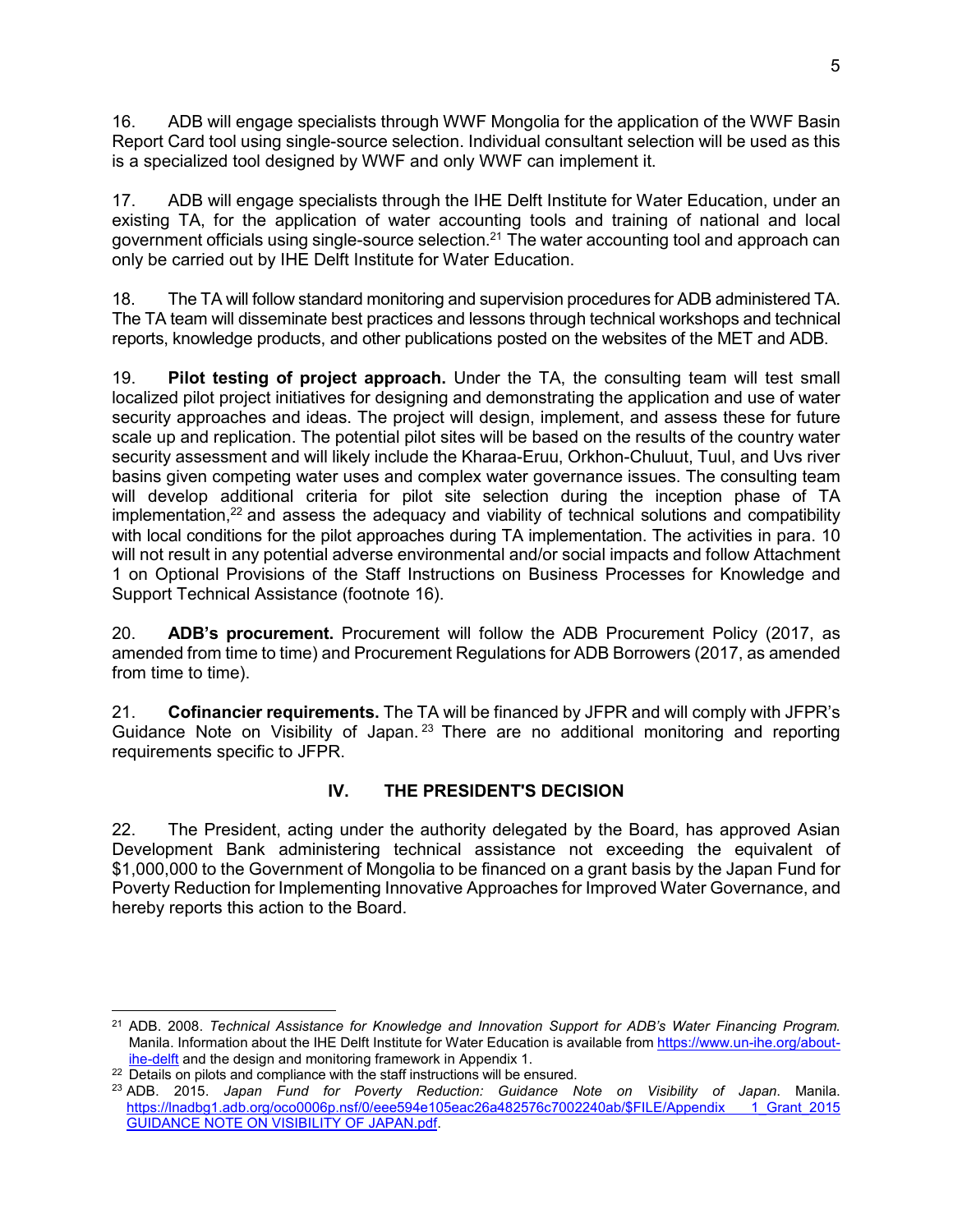# **DESIGN AND MONITORING FRAMEWORK**

| Impacts the Project is Aligned with<br>Climate change and water-related disasters in Mongolia improved (Mongolia Sustainable Development<br>Vision 2030) <sup>a</sup> |                                                                                                                                                                                                                                                                                                            |                                                                                                                                                                   |                                                                                                                                                                                                                                                        |  |  |
|-----------------------------------------------------------------------------------------------------------------------------------------------------------------------|------------------------------------------------------------------------------------------------------------------------------------------------------------------------------------------------------------------------------------------------------------------------------------------------------------|-------------------------------------------------------------------------------------------------------------------------------------------------------------------|--------------------------------------------------------------------------------------------------------------------------------------------------------------------------------------------------------------------------------------------------------|--|--|
| <b>Results Chain</b>                                                                                                                                                  | <b>Performance Indicators with</b><br><b>Targets and Baselines</b>                                                                                                                                                                                                                                         | <b>Data Sources</b><br>and Reporting<br><b>Mechanisms</b>                                                                                                         | <b>Risks</b>                                                                                                                                                                                                                                           |  |  |
| <b>Outcome</b><br>Water sector<br>planning and<br>management in<br>select river basin<br>strengthened                                                                 | By 2020:<br>a. At least three<br>recommendations on improved<br>water governance taken up by the<br>MET<br>(2017 baseline: 0)<br>b. Annual budgeting exercise<br>includes budgets for RBOs<br>(2017 baseline 2017: 0)                                                                                      | a. Quarterly<br>progress and<br>implementation<br>reports produced<br>by the PMU<br>a-b. RBO,<br>aimag, and soum<br>statistics; and<br><b>MET</b> budget<br>notes | Changes in local or<br>national political<br>leadership disrupt<br>implementation of<br>sustainable water<br>governance actions.<br>Commitment from various<br>levels of administration to<br>coordinate efforts on<br>water governance is<br>lacking. |  |  |
| <b>Outputs</b><br>1. River basin<br>policy<br>recommendations<br>prepared                                                                                             | By 2019:<br>1a. Three policy and regulatory<br>recommendations endorsed by<br>the MET<br>(2017 baseline: 0)<br>1b. At least 35% of water fees<br>reinvested in river basins<br>(2017 baseline: 30%)                                                                                                        | 1a-b. Quarterly<br>progress and<br>implementation<br>reports produced<br>by the PMU; and<br><b>ADB</b> review<br>mission reports                                  | Change in government<br>brings new priorities.<br>RBOs are reformed and<br>reduced in number.<br>The water fee legislation<br>is changed.                                                                                                              |  |  |
| 2. Capacity building<br>program for river<br>basin<br>administration<br>strengthened and<br>delivered                                                                 | 2a. At least two new approaches<br>for quantifying river basin status<br>are taken up and being used by<br>MET<br>(2017 baseline: 0)<br>2b. At least 50 staff across MET,<br>RBAs, and relevant agencies<br>trained in new approaches<br>(2017 baseline: 0)                                                | 2a-b. Quarterly<br>progress and<br>implementation<br>reports produced<br>by the PMU; and<br>ADB review<br>mission reports                                         | Turnover of trained MET<br>staff and river basin<br>officials impedes capacity<br>building.                                                                                                                                                            |  |  |
| 3. Actions and<br>approaches for<br>better RBM<br>implemented                                                                                                         | 3a. All river basin plans prepared<br>under the TA endorsed by the<br>MET<br>(2017 baseline: 21)<br>3b. At least three river basin pilot<br>tests completed and assessed for<br>replicability and scalability<br>(2017 baseline: 0)<br>3c. Brief program of investments<br>for further scaling up of pilot | 3a-c. Final<br>project<br>completion<br>report; and<br>Final review<br>symposium<br>report                                                                        | Approaches introduced by<br>the TA become a one-off<br>exercise.<br>Government loses interest<br>in pilot tests, curtailing<br>scale-up potential.                                                                                                     |  |  |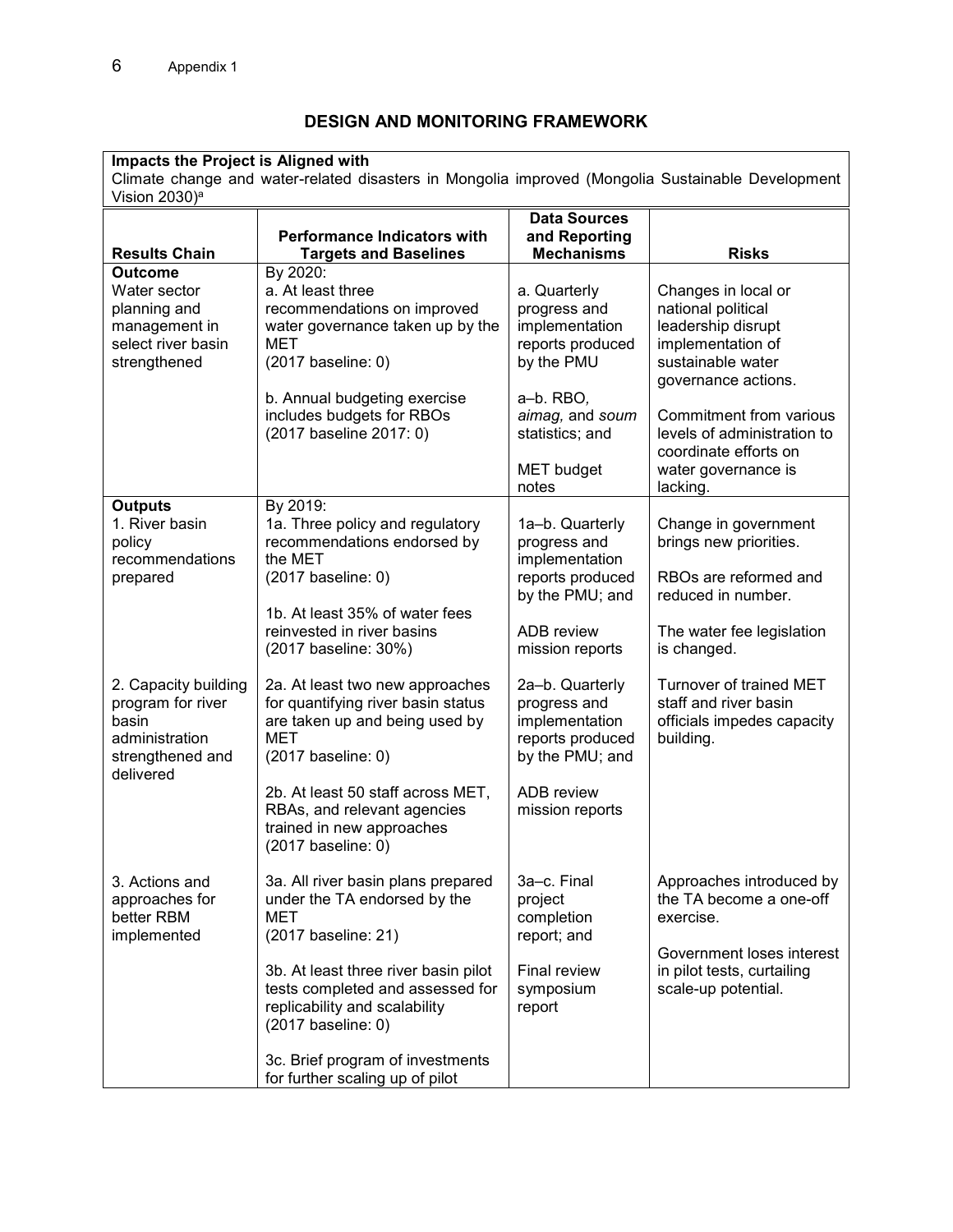| <b>Results Chain</b> | <b>Performance Indicators with</b><br><b>Targets and Baselines</b> | <b>Data Sources</b><br>and Reporting<br><b>Mechanisms</b> | <b>Risks</b> |
|----------------------|--------------------------------------------------------------------|-----------------------------------------------------------|--------------|
|                      | projects in river basins prepared<br>and discussed with the MET    |                                                           |              |

#### **Key Activities with Milestones**

#### **1. River basin policy recommendations prepared**

- 1.1. Prepare summary sheet and two-pager guidance manual for updated water law and its related regulations by Q1 2018
- 1.2. Propose (i) recommendations for clearer RBO mandates and incentives for river basin authorities to implement plans; (ii) actions for RBC empowerment, including supporting the establishment of the remaining RBCs and preparing by laws and responsibilities; and (iii) recommendations for closer links with *aimag* and *soum* governments to avoid duplication of efforts between local government and RBOs, and to coordinate efforts by Q2 2018
- 1.3. Study and propose different models of RBO improvements or alternates, including a more corporate hybrid model, by Q4 2018
- 1.4. Review the current RBO structure and consider and present options for consolidation of RBOs based on administration boundaries by Q1 2019
- **2. Capacity building program for river basin administration strengthened and delivered**
- 2.1 Prepare and deliver a water governance training and capacity building program by Q4 2018
- 2.2 Develop a scoring system to assess the status of the river basins, including by (i) simplifying the *Asian Water Development Outlook* approach, (ii) developing a World Wildlife Fund Basin Report Card for the Tuul River Basin, and (iii) conducting water accounting in select river basins by Q4 2018
- 2.3 Review and update the existing database system for better interaction between RBOs and the MET by Q4 2018
- **3 Actions and approaches for better RBM implemented**
- 3.1 Develop seven RBM plans, support the updating of the Orkhon and Tuul RBM plans, and discuss and agree these plans with the MET by Q2 2019
- 3.2 Conduct consultations with the MET and RBOs to prioritize RBM plan actions and implement key actions under the TA by Q3 2019
- 3.3 Propose and assess the viability of pilot interventions for at least three to five river basins by Q1 2019
- 3.4 Carry out pilot tests with the MET and RBOs by Q4 2019
- 3.5 Assess the success and potential for scale-up and replication of the pilot tests, and identify river basins for scale up by Q1 2020
- 3.6 Recommend a small program for further interventions and investments based on the implementation and assessments of the pilot tests by Q1 2020

### **TA Management Activities**

Recruit consultants for PMU by month 1.

Monitor and evaluate TA impact, outcome, and outputs and submit quarterly progress reports until year 2020. Prepare inception (Q2 Year 2018), midterm (Q2 Year 2019), and final (Q1 Year 2020) reports.

#### **Inputs**

Japan Fund for Poverty Reduction: \$1 million

Note: The government will provide counterpart support in the form of office space in Ulaanbaatar and at the RBO offices, salaries and travel costs of TA management unit and counterpart staff, and other in-kind contributions.

### **Assumptions for Partner Financing**

Not Applicable

ADB = Asian Development Bank, *aimag* = province, MET = Ministry of Environment and Tourism, PMU = project management unit, Q = quarter, RBC = river basin council, RBM = river basin management, RBO = river basin organization, *soum* = district, TA = technical assistance.

a Government of Mongolia. 2016. *Mongolia Sustainable Development Vision 2030*. Ulaanbaatar. Source: Asian Development Bank.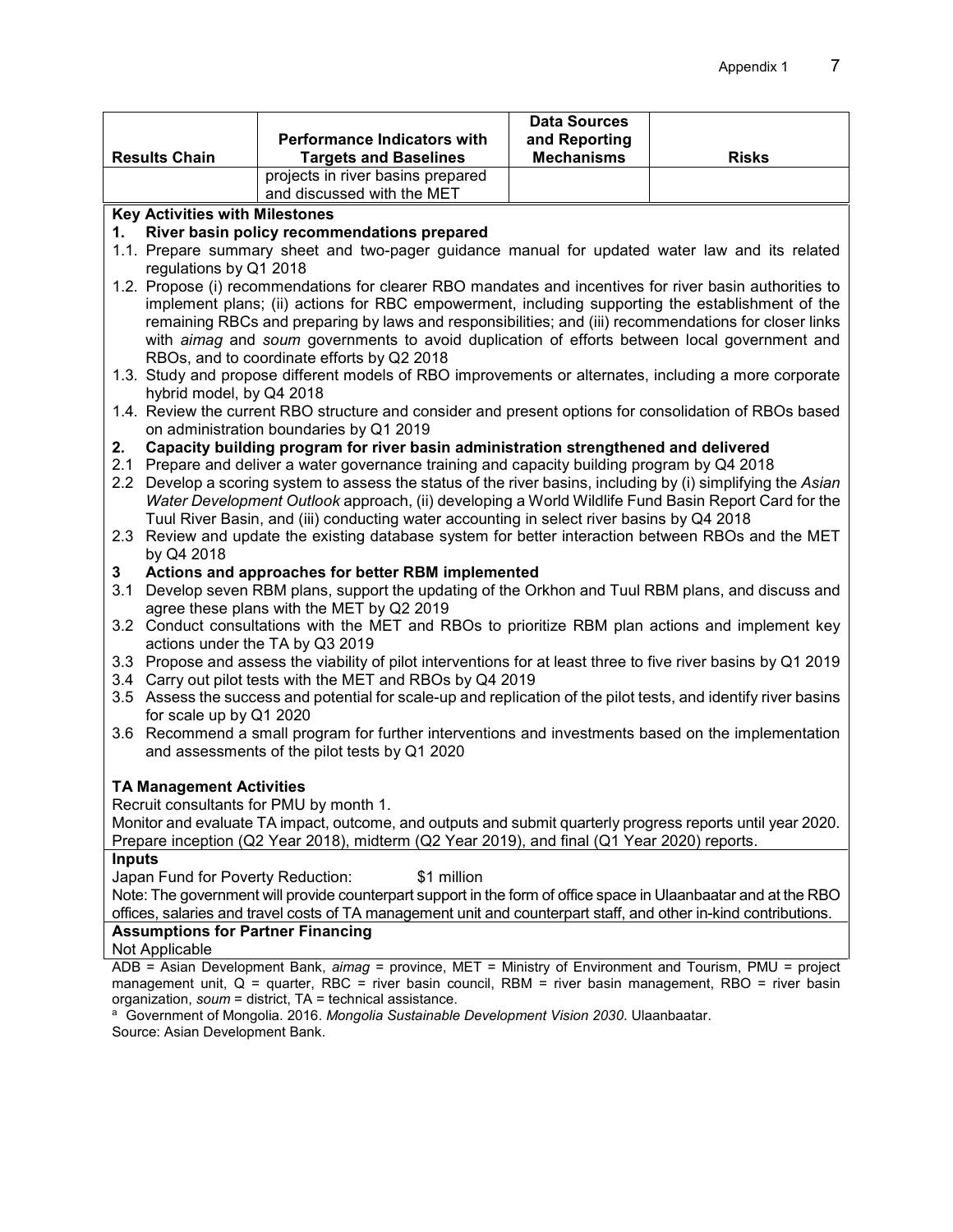## **COST ESTIMATES AND FINANCING PLAN**

(\$'000)

| Item                                                                     | Amount  |  |  |  |
|--------------------------------------------------------------------------|---------|--|--|--|
| Japan Fund for Poverty Reduction <sup>a</sup>                            |         |  |  |  |
| Consultants                                                              |         |  |  |  |
| a. Remuneration and per diem                                             | 510.0   |  |  |  |
| b. Out-of-pocket expenditures <sup>b</sup>                               |         |  |  |  |
| International and local travel                                           | 80.0    |  |  |  |
| Reports and communications <sup>c</sup><br>ii.                           | 60.0    |  |  |  |
| iii.<br>Others                                                           | 50.0    |  |  |  |
| Printed external publications <sup>d</sup><br>2.                         | 3.0     |  |  |  |
| 3.<br>Surveys                                                            | 7.0     |  |  |  |
| Training, seminars, workshops, forum, and conferences <sup>c</sup><br>4. | 60.0    |  |  |  |
| 5.<br>Pilot testing <sup>e</sup>                                         | 170.0   |  |  |  |
| Contingencies<br>6.                                                      | 60.0    |  |  |  |
| Total                                                                    | 1,000.0 |  |  |  |

Note: The technical assistance (TA) is estimated to cost \$1,010,000, of which contributions from the Japan Fund for Poverty Reduction are presented in the table above. The government will provide counterpart support in the form of office space in Ulaanbaatar and for the river basin organizations, salaries and travel costs of counterpart staff, other administrative assistance, and other in-kind contributions. The value of government contribution is estimated to account for 1% of the total TA cost.

<sup>a</sup> Administered by the Asian Development Bank.

**b** The firm will contract and implement all cost items

<sup>c</sup> Includes translation and interpretation costs.

<sup>d</sup> Includes translation costs.

 $e$  The TA team will turn over the purchased equipment to the executing agency upon completion of TA activities. Source: Asian Development Bank estimates.